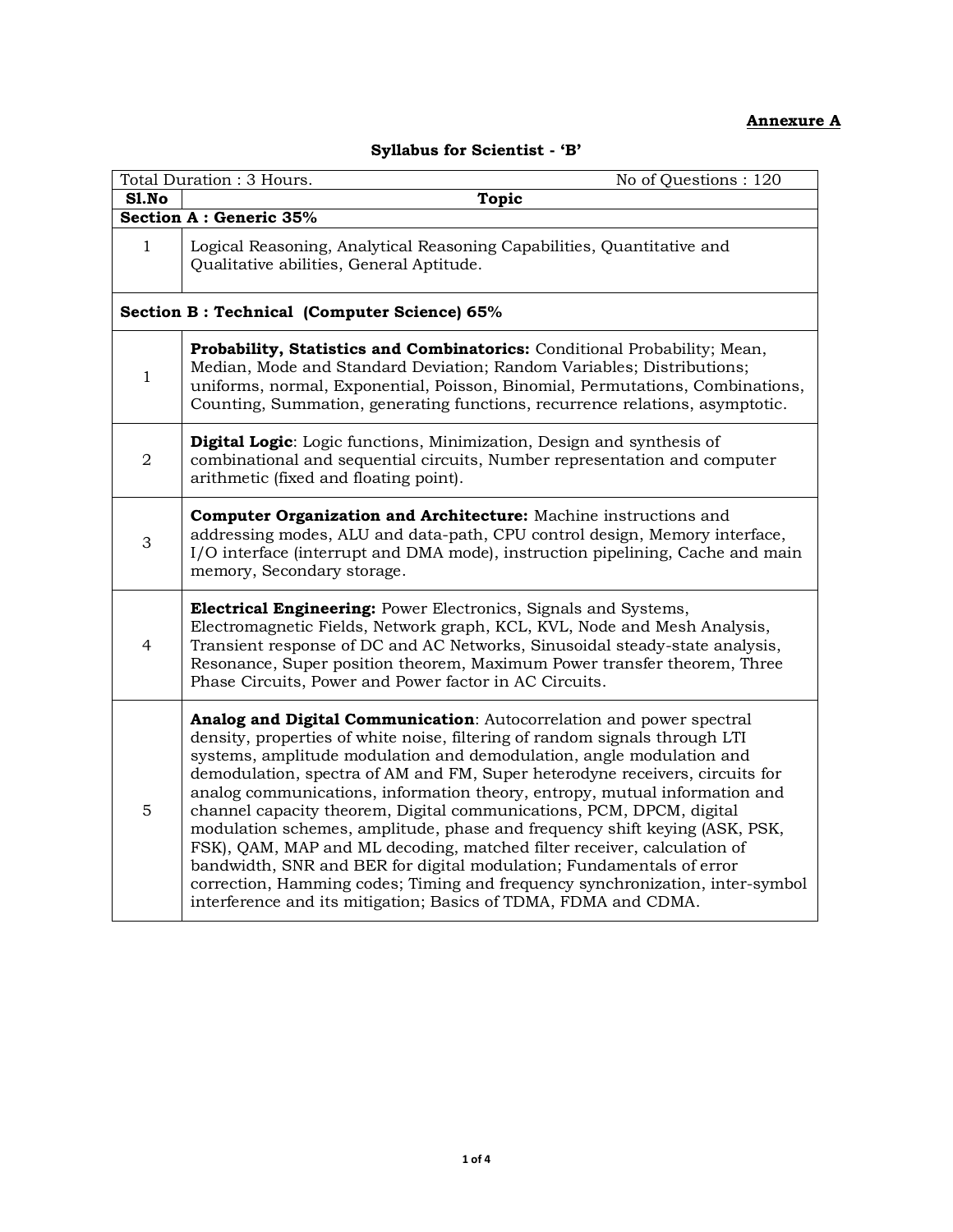| 6              | Programming and Data Structures: Programming in modern languages viz.,<br>Java, .Net, Open Source (PHP), Python, GoLang, NodeJS, etc. Functions,<br>Recursion, Parameter passing, Scope, Binding, Abstract data types Arrays,<br>Stacks, Queues, Linked Lists, Trees, Binary search trees, Binary heaps, Object<br>Oriented Programming Concepts- Object, Class, inheritance, Polymorphism,<br>Abstraction and Encapsulation.                                                 |
|----------------|-------------------------------------------------------------------------------------------------------------------------------------------------------------------------------------------------------------------------------------------------------------------------------------------------------------------------------------------------------------------------------------------------------------------------------------------------------------------------------|
| $\overline{7}$ | Algorithms: Analysis, Asymptotic, notation, Notions of space and time<br>complexity, Worst and average case analysis, Design; Greedy approach, Dynamic<br>programming, Divide-and-conquer, Tree and graph traversals, Connected<br>competent, Spanning trees, Shortest paths; Hashing, Sorting, Searching,<br>Asymptotic analysis (best, worst, average cases) of time and space, upper and<br>lower bounds, Basic concept of complexity classes-P, NP, NP-hard, NP-complete. |
| 8              | <b>Compiler Design:</b> Lexical analysis, Parsing, Syntax directed translation,<br>Runtime environments, intermediate and target code generation, Basics of code<br>optimization.                                                                                                                                                                                                                                                                                             |
| 9              | <b>Operating System:</b> Processes, Threads, Inter-Process communication,<br>Concurrency, Synchronization, Deadlock, CPU scheduling, Memory management<br>and virtual memory, File systems, I/O systems, Protection and security.                                                                                                                                                                                                                                             |
| 10             | <b>Databases:</b> ER-model, Relational Model (relational algebra, tuple calculus),<br>Database design (integrity constraints, normal forms), Query languages (SQL),<br>File structures (sequential files, indexing, B and B+ trees), Transactions and<br>concurrency control, NoSQL Databases, questions on internals of Postgres SQL.                                                                                                                                        |
|                | <b>Information Systems and Software Engineering:</b>                                                                                                                                                                                                                                                                                                                                                                                                                          |
| 11             | Information gathering, requirement and feasibility analysis, data flow diagrams,<br>process specifications, input/output design, process life cycle, planning and<br>managing the project, design, coding, testing, Implementation, maintenance.                                                                                                                                                                                                                              |
| 12             | <b>Computer Networks:</b> ISO/OSI stack, LAN technologies, Flow and error control<br>techniques, Routing algorithms, Congestion control, TCP/UDP and sockets,<br>IP(v4), IP(v6), Application layer protocols, (ICMP, DNS, SMTP, POP, FTP, HTTP,<br>HTTPS), Basic concepts of hubs, switches, gateways and routers. Wireless<br>technologies, Network security -basic concepts of public key and private key<br>cryptography, digital signature, firewalls.                    |
| 13             | Web Technologies: HTML5, CSS3, XML, basic concept of client-server<br>computing, web server, proxy server, web application development, MVC<br>Architecture, web services, frontend technologies.                                                                                                                                                                                                                                                                             |
| 14             | Cyber Security and Emerging Technologies: Secure programming techniques,<br>OWASP top 10 vulnerabilities, concepts on IOT, Block chain, AI etc                                                                                                                                                                                                                                                                                                                                |
| 15             | <b>Cloud Technology:</b> Compute, Network, Storage Management Technologies, Edge<br>Computing etc.                                                                                                                                                                                                                                                                                                                                                                            |

\*\*\*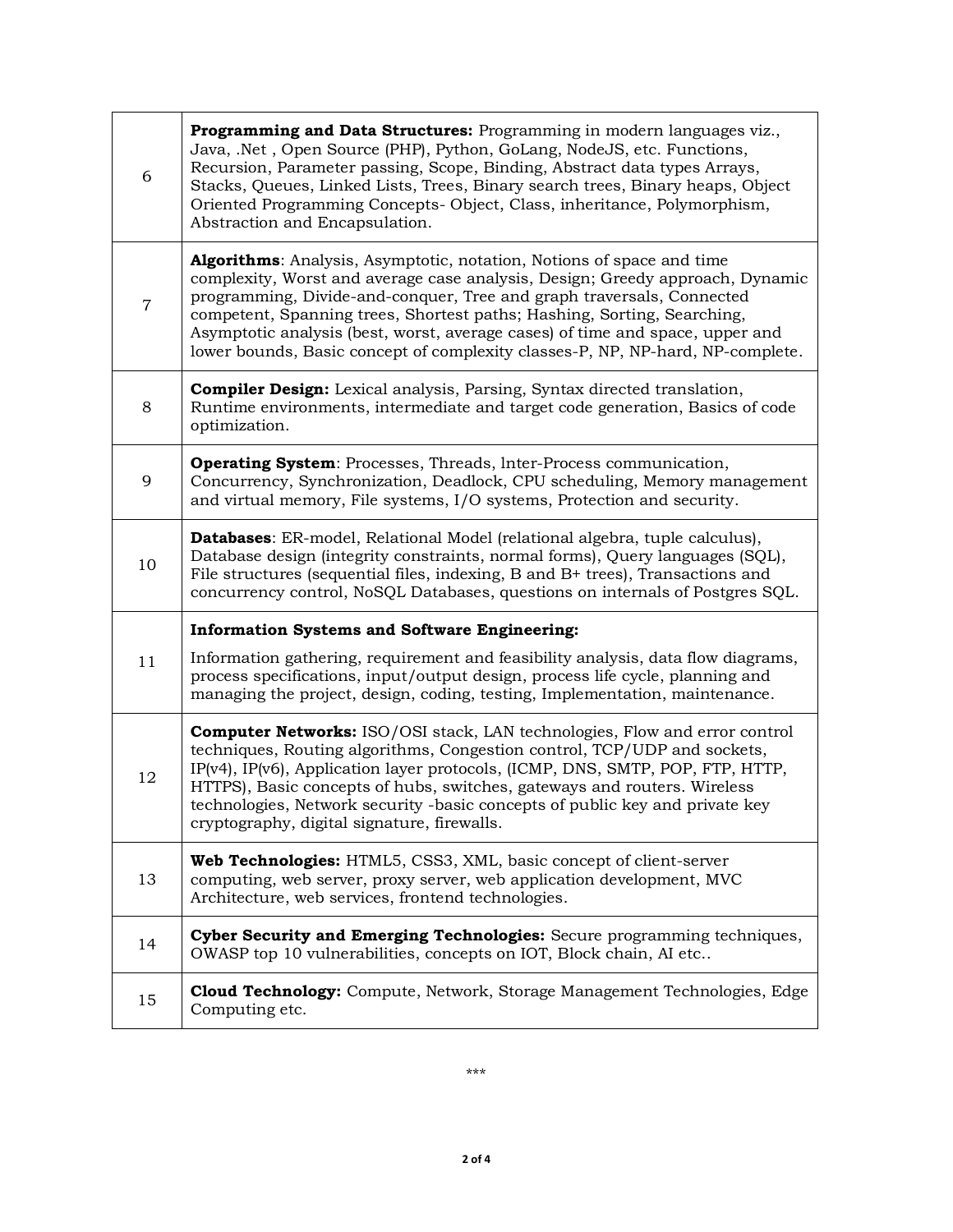## **Syllabus for Scientific/Technical Assistant –'A'**

| <b>Total Duration: 3 Hours.</b><br>No of Questions: 120 |                                                                                                                                                                                                                                                                                                                                                                                                                                                                                                                                                  |  |  |  |  |
|---------------------------------------------------------|--------------------------------------------------------------------------------------------------------------------------------------------------------------------------------------------------------------------------------------------------------------------------------------------------------------------------------------------------------------------------------------------------------------------------------------------------------------------------------------------------------------------------------------------------|--|--|--|--|
| S1. No                                                  | <b>Topic</b>                                                                                                                                                                                                                                                                                                                                                                                                                                                                                                                                     |  |  |  |  |
|                                                         | <b>Section A: Generic 35%</b>                                                                                                                                                                                                                                                                                                                                                                                                                                                                                                                    |  |  |  |  |
| 1                                                       | Logical Reasoning, Analytical Reasoning Capabilities, Quantitative and<br>Qualitative abilities and General Aptitude.                                                                                                                                                                                                                                                                                                                                                                                                                            |  |  |  |  |
|                                                         | Section B: Technical (Computer Science) 65%                                                                                                                                                                                                                                                                                                                                                                                                                                                                                                      |  |  |  |  |
| 1                                                       | <b>Probability and Statistics:</b> Sampling theorems, Conditional Probability,<br>Mean, Median, Mode and standard deviations, Random Variables discrete and<br>continuous distributions, Poisson, Normal and Binomial distribution,<br>correlation and regression analysis.                                                                                                                                                                                                                                                                      |  |  |  |  |
| 2                                                       | Digital Computer Principles: Number systems- Binary, Decimal, Octal, and<br>Hexadecimal Conversion, Arithmetic operations, Boolean expression,<br>simplification, Postulates and theorems, Simplifications, K-map,<br>Combinational Logic circuits - Adder, Subtractor, Multiplexer, Demultiplexer,<br>Encoder, Decoder, Sequential circuits – SR, JK, T, D, flip flops, shift registers,<br>Asynchronous, synchronous and Module and counters.                                                                                                  |  |  |  |  |
| 3                                                       | Computer Organization and Architecture: Multiprocessors and<br>microcomputers, Machine Instructions and addressing mode. ALU and data-<br>path, CPU control design, Memory interface, I/O interface (Interrupt and DMA<br>mode), Cache and main memory, Secondary storage, Semiconductor memory<br>- Internal organization, SRAM, DRAM, SDRAM, Rambus Memory, ROM<br>Technology, virtual memory, Instruction sequencing, Instruction execution,<br>Hardwired control and microprogrammed control, micro instructions,<br>Instruction pipelining. |  |  |  |  |
| 4                                                       | Programming and Data Structures : Programming in C, Functions,<br>Recursion, Parameter passing, Scope, Binding; Abstract data types, Arrays,<br>Stacks, Queues, Linked Lists, Trees, Binary search tress, Binary heaps.                                                                                                                                                                                                                                                                                                                          |  |  |  |  |
| 5                                                       | <b>Object Oriented Programming:</b> Object Oriented design concept,<br>programming in C++ and on programming languages viz., Java, .Net, Open<br>Source (PHP), Python, GoLang, NodeJS, etc                                                                                                                                                                                                                                                                                                                                                       |  |  |  |  |
| 6                                                       | <b>Algorithms:</b> Analysis, Asymptotic notation, Notions of space and time<br>complexity, Worst and average case analysis, Design; Greedy approach,<br>Dynamic programming, Divide and conquer; Tree and graph traversals,<br>Connected Components, Spanning trees, Shortest paths, Hashing, Sorting,<br>Searching. Asymptotic analysis (best, worst, average cases) of time and space,<br>upper and lower bounds. Basic concept of complexity classes, N, NP, NP-<br>hard, NP-complete.                                                        |  |  |  |  |